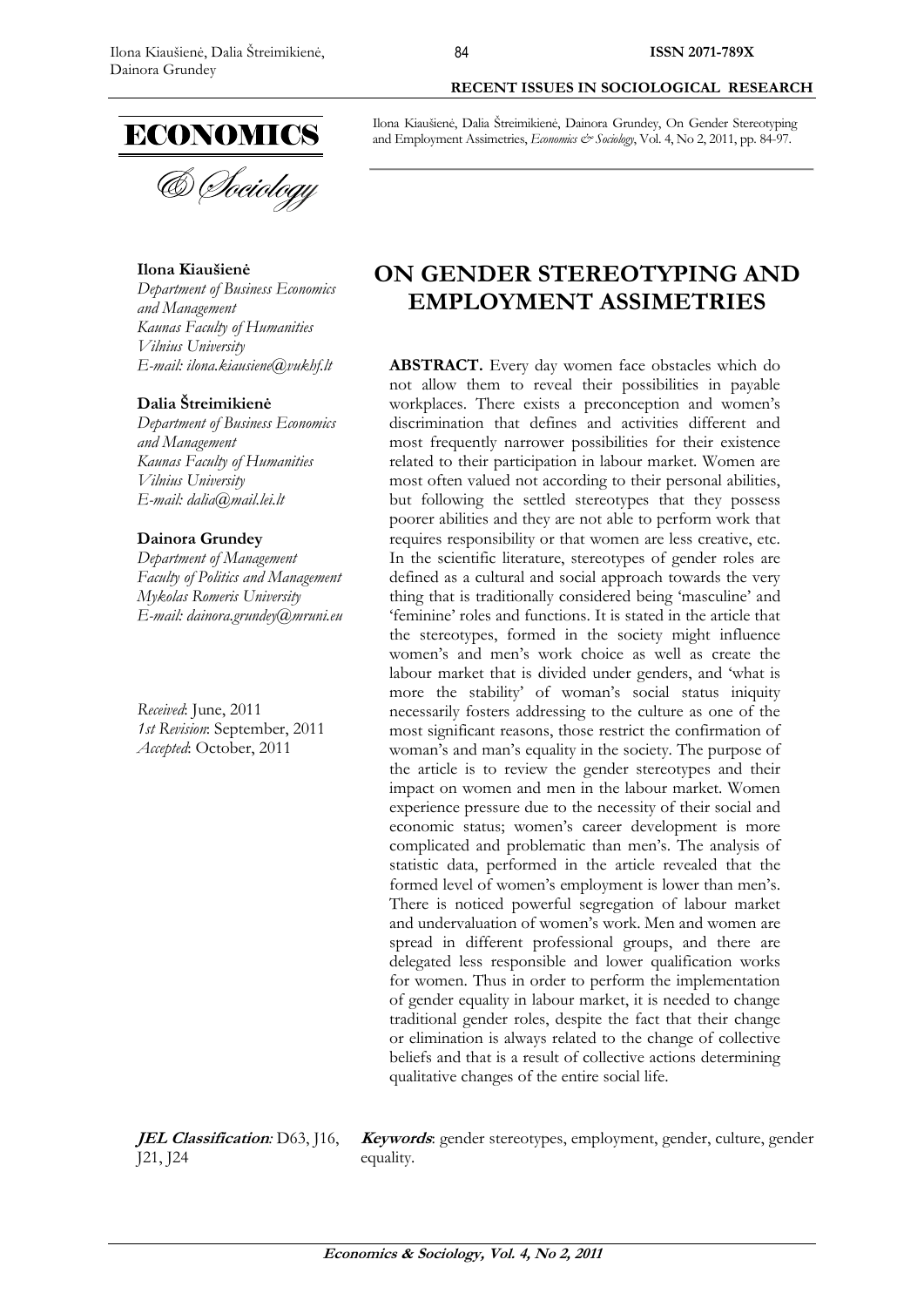### **Introduction**

During different life stages, there differ women's and men's possibilities to participate in labour market and they depend on many factors. Women and men face versatile problems when they overcome first difficulties towards their professional activities, obtain some experience, entrench successfully (or not) in labour market and climb (or not) heady career ladder. Although one of the most significant targets of the modern society, securing its advanced social, cultural and economic evolution, is to guarantee the equality of all society members, women's and men's possibilities concerning the participation in labour market differ.

Historical experience reveals that neither economical welfare nor advanced political decisions, do not secure equal possibilities for women and men unconsciously. The greatest obstacle turns to be human beings' stereotype attitudes concerning man's and woman's role in the society (Jankauskaitė and Mackevičiūtė, 2005). In the scientific literature it is highlighted that in the society there is still predominant approach that a woman's performance is associated with private life – home and family, and public field is assigned to a man, firstly realizing it as a professional performance (Jankauskaitė, 1999).

In every society, the women's and men's behaviour is perceived and stereotyped differently, and that is determined under the certain cultural level. The concept of culture is defined differently, however, in the scientific literature it is sought to find out how much and in what ways culture impacts individuals' or their group activities. In terms of economic development, it is important that culture, including values, norms of behaviour and material products, impacts lifestyle and behaviour (Čiburienė and Guščinskienė, 2007). It is considered that there exists a tendency to teach and learn the corresponding behaviour related to a gender role. Nevertheless, curriculum depends on the certain society. In the society there women are less dependent economically; there is less stereotypical differentiation of gender roles.

*The purpose of the article* is to review the gender stereotypes and their impact on women and men in the labour market.

*Research tasks* are formulated as follows*:*

- to define the concept of gender stereotypes;
- to analyse women's and men's employment rate gap;
- to identify the relationship between cultural factors and gender equality in the labour market.

*The research methods* are the survey and analysis of the scientific literature, scientific literature systemization, and mathematical statistics methods.

### **1. Literature Overview: The Perception of Gender Stereotypes**

Human beings reside in the world of cultural stereotypes, superstitions and naturalized attitudes; those cannot be eliminated under any legal acts currently. According to Tereškinas's (2004) point of view, there are especially many attitudes like those, related to women and men, their roles in family and society. Since the very childhood, human beings are brought up and educated in the surroundings of versatile stereotypes, e.g. 'a woman's job is in the family', 'a man has to support family and a woman has to look after children and educate them', 'men do not cry as they are powerful', 'a man is a defender, a courageous and fearless fighter, and a woman is dependent on a man, passive and full of fear'.

Gender stereotypes are cultural and social attitudes towards what is traditionally considered 'male' or 'female' roles and functions (European Commission, 2009). According to Valackienė and Krašenkienė (2007), gender role stereotypes are 'internal attitudes related to women's and men's favourable places in the society in terms of their functions and social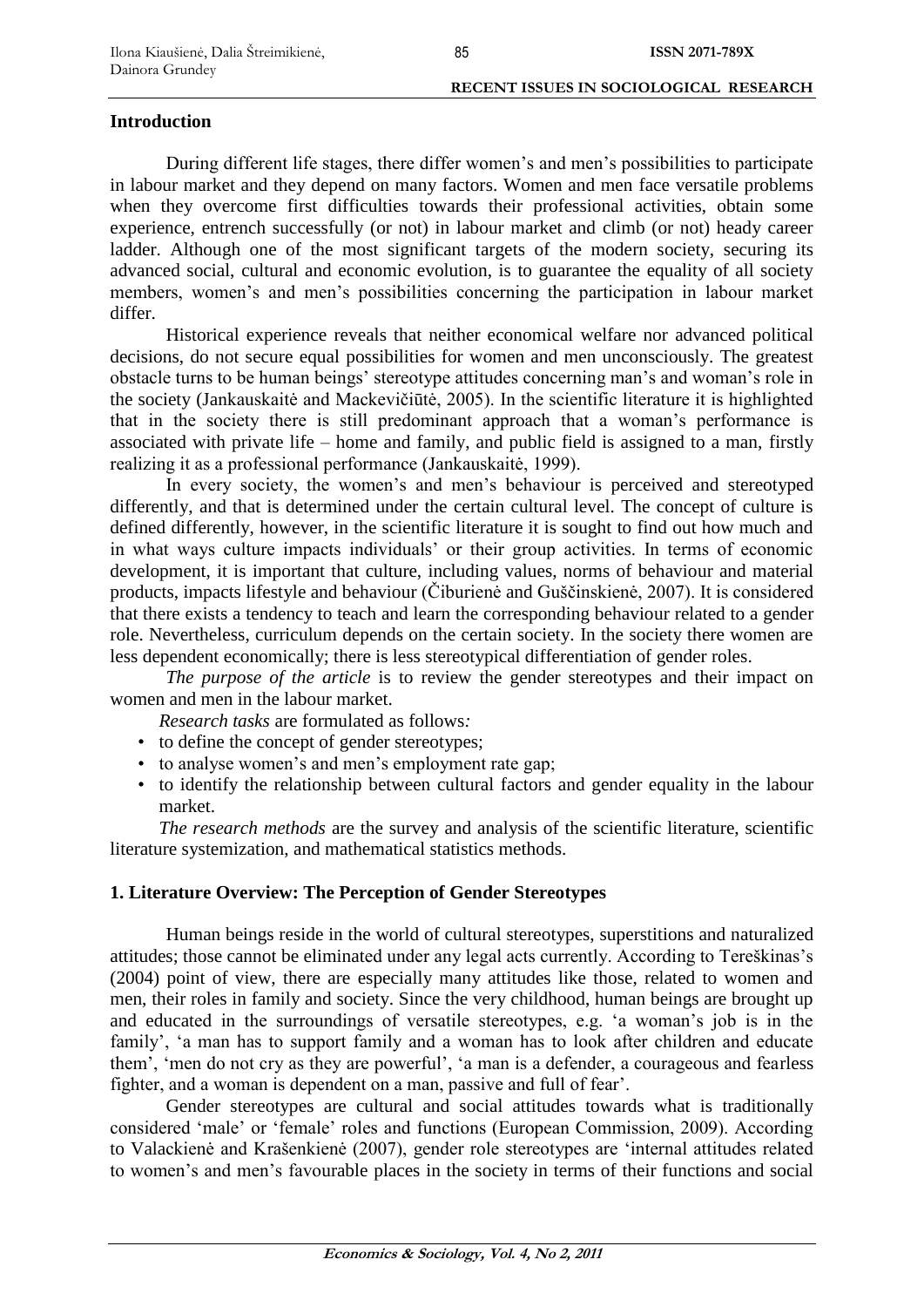assignments. Such stereotypes are obstacles those are overcome in a most difficult way through the creation of basically new relationship in society and qualitatively new society; precisely stiff stereotypes are an origin of women's discrimination'. There is predominant a belief among ordinary members of the society that gender role differences, naturalized in the society, are necessary and constant as they are determined biologically. It is considered that natural gender differences are much deeper than evident physiological ones and they involve the entire spectrum of psychical characteristics those are different for men and women (Šimanskienė, 2006).

A gender stereotype consists of beliefs about the psychological traits and characteristics of, as well as the activities appropriate to, men or women. Gender roles are defined by behaviours, but gender stereotypes are beliefs and attitudes about masculinity and femininity. The concepts of gender role and gender stereotype tend to be related. Gender stereotypes are very influential; they affect conceptualizations of women and men and establish social categories for gender. These categories represent what people think, and even when beliefs vary from reality, the beliefs can be very powerful forces (Brannon, 2000).

Stereotypes are ubiquitous and continue to influence behaviour, but it is not easy to pinpoint how far they stand for genuine preferences, how far they express social norms or how far they are used to surrogate information (Bettio and Verashchagina, 2009). Gender stereotypes may influence women's and men's choices of studies and jobs, and may lead to a gender-segregated labour market. These stereotypes influence the unequal sharing between women and men of working time, income and family responsibilities; they also constitute barriers to women's career advancement and appointment to decision-making positions (European Commission, 2009).

According to Guščinskienė and Čiburienė (2009), in the labour market there exists a vivid principal of asymmetry for evaluation of men's and women's possibilities, and traditionally there is settled a stereotype of a man – businessman. Reingardienė (2004) claims that since an old time there is extant stereotypical thinking concerning woman's career. According to her assertion, a career concept has been reserved for men for a long time. If a woman performed a payable job, it was thought that it was her extra activities, i.e. work but not career as a consistent orientation towards achievements in the hierarchy of professional career. Working in a public sector, women have historically held and are still holding positions of a lower level and status; those are not highly valued and acknowledged. Besides, some women decline professional performance and choose a housewife's role (Melnikienė, 2005). Therefore a traditional approach towards a woman's role in the family determines not only poorer woman's possibilities in labour market, but it also creates presumptions for poorer women's economical activeness. 'Stereotypical approach towards a woman's role in the family that prevents women from the integration into labour market', has remained heretofore (Daukantienė, 2006). Men and women are spread in different professional groups (horizontal segregation), men and women are spread differently even in the same activity groups: for women there are delegated less responsible and lower qualification work (vertical segregation) (Kanopienė, 2005). Thus persisting gender stereotypes restrict women's and men's study and career choices, leading to a gender-segregated labour market.

Gender segregation is referring to the tendency of women and men to work in different sectors and occupations. The situation on the labour market is such as one of the genders is dominating a given professional category. Two types of segregation can be distinguished (Meulders *et al.*, 2010):

- horizontal segregation.
- vertical segregation.

Horizontal segregation is understood as under (over) representation of a certain group in occupations or sectors not ordered by any criterion (Bettio and Verashchagina, 2009;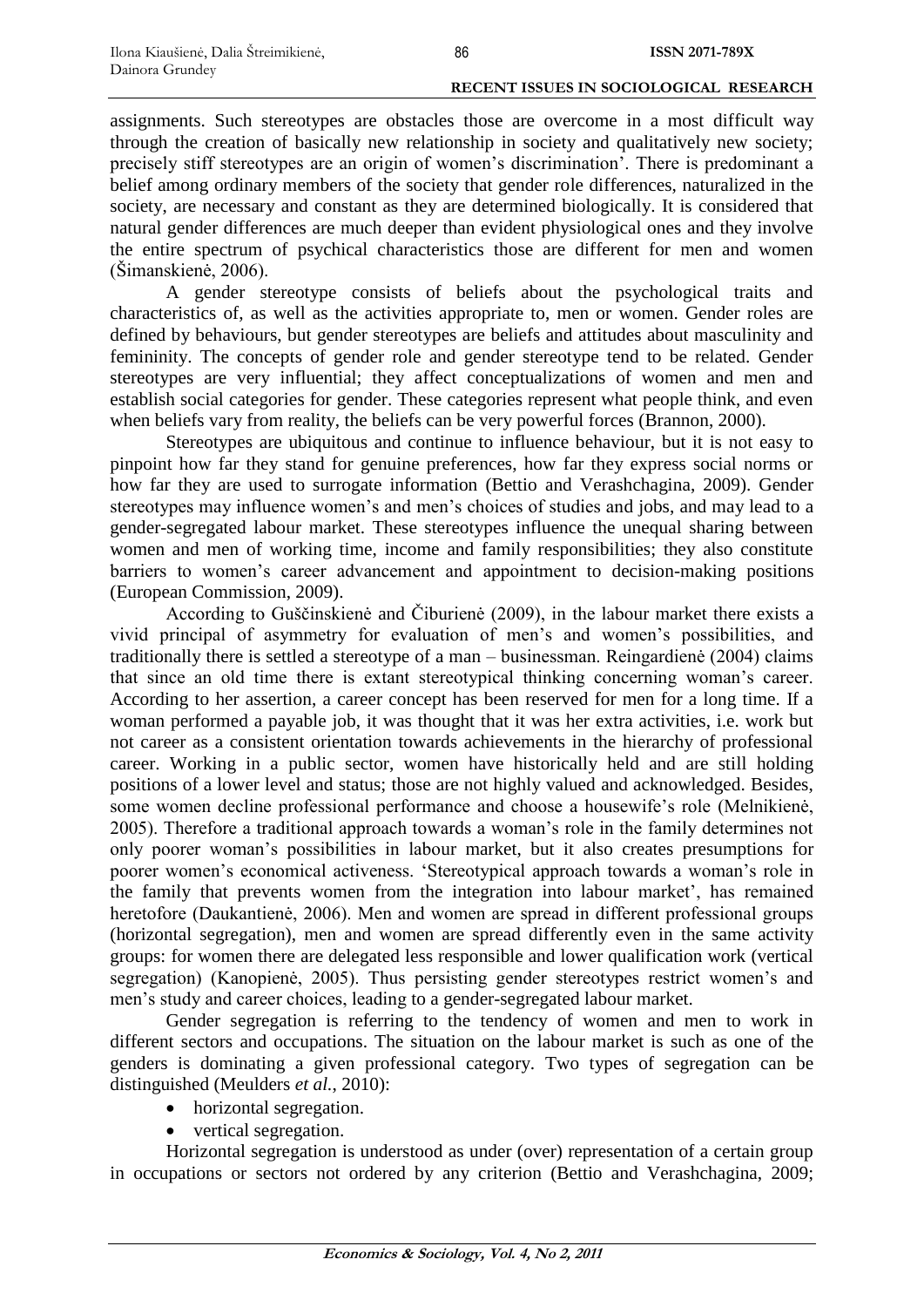Meulders *et al.*, 2010). Horizontal segregation refers to the concentration of women and men in professions or sectors of economic activity. According to Anker (1998) horizontal segregation is a nearly immutable and universal characteristic of contemporary socioeconomic systems.

Vertical segregation referred to the under (over) representation of a clearly identifiable group of workers in occupations or sectors at the top of an ordering based on 'desirable' attributes – income, prestige, job stability etc., independently of the sector of activity. Underrepresentation at the top of occupation-specific ladders was subsumed under the heading of 'vertical segregation', whereas it is now more commonly termed 'hierarchical segregation' (Bettio and Verashchagina, 2009).

Vertical professional segregation is related to the certain barriers those prevent the certain group of individuals to promote in career in case when due to the indirect discrimination there forms 'glass ceiling'. According to Grybaitė's (2006) approach, i.e. there are formed obstacles for the certain gender (most frequently women) to strive for higher positions and they cannot overcome a career stage in the certain profession. 'Glass ceiling' effect highly impacts the progress and development of women's professional career.

In the literature there might be found versatile metaphors which describe the possibility boundaries in women's professional career (*Table 1*).

| <b>Source</b>                                   | <b>Metaphor</b>                                    | <b>Explanation</b>                                                                                                                                                                                                                                                                                                          |
|-------------------------------------------------|----------------------------------------------------|-----------------------------------------------------------------------------------------------------------------------------------------------------------------------------------------------------------------------------------------------------------------------------------------------------------------------------|
| Šidlauskienė<br>(2007)                          | Glass ceiling,<br>glass barriers<br>- glass fences | Structural, false and invisible barriers those prevent skilled women<br>from climbing the career ladder, holding managerial positions in the<br>organization, i.e. invisible ceiling that women cannot overcome due<br>to biased attitudes, wrong women's abilities, evaluation of aspirations<br>and social superstitions. |
| Meulders,<br>Plasman, Rigo,<br>O'Dorchai (2010) | Glass ceiling                                      | This concept indicates towards the existence of visible or invisible<br>obstacles that lead to a certain rarity of women in power and decision<br>positions in public organization, enterprises but also in associations<br>and trade unions.                                                                               |
|                                                 | Sticky floor                                       | This concept describes the forces that tend to maintain women at the<br>lowest levels in the organizational pyramid.                                                                                                                                                                                                        |
| Wallace (2003)                                  | Glass ceiling,<br>glass elevator                   | A ceiling based on attitudinal or organizational bias in the work force<br>that prevents minorities and women from advancing to leadership<br>positions.                                                                                                                                                                    |
| Wirth (2004)                                    | Glass ceiling                                      | This is a situation when a competitive person's advance inside the<br>organizational hierarchy is suspended in a lower level due to a few<br>forms of discrimination. I.e. an unofficial and invisible barrier that<br>does not allow women and minorities to climb career ladder.                                          |
| Vandzinskaitė<br>(2008)                         | Glass ceiling,<br>glass wall,<br>sticky floor      | It is a social and economic phenomenon, related to the gender<br>discrimination under which there are expressed characteristics of<br>modern and invisible discrimination, those can neither be easily<br>eliminated by declared values nor by linguistic innovation and legal<br>determinations.                           |
| Rimaševskaja<br>(2006)                          | Glass ceiling                                      | A woman can see her professional career possibilities of vertical<br>mobility, but she cannot realize them, and if she is willing to achieve<br>her goal, she has to 'knock' on this 'glass ceiling' (that is very<br>difficult to be done).                                                                                |
|                                                 | Glass wall                                         | This describes differences of women's and men's workplaces.<br>Women occupy less significant and non-prestigious workplaces and<br>they more frequently work in flexible and non-fundamental labour<br>markets.                                                                                                             |

Table 1. Metaphors, explaining gender assimetries

*Source*: compiled by the authors.

87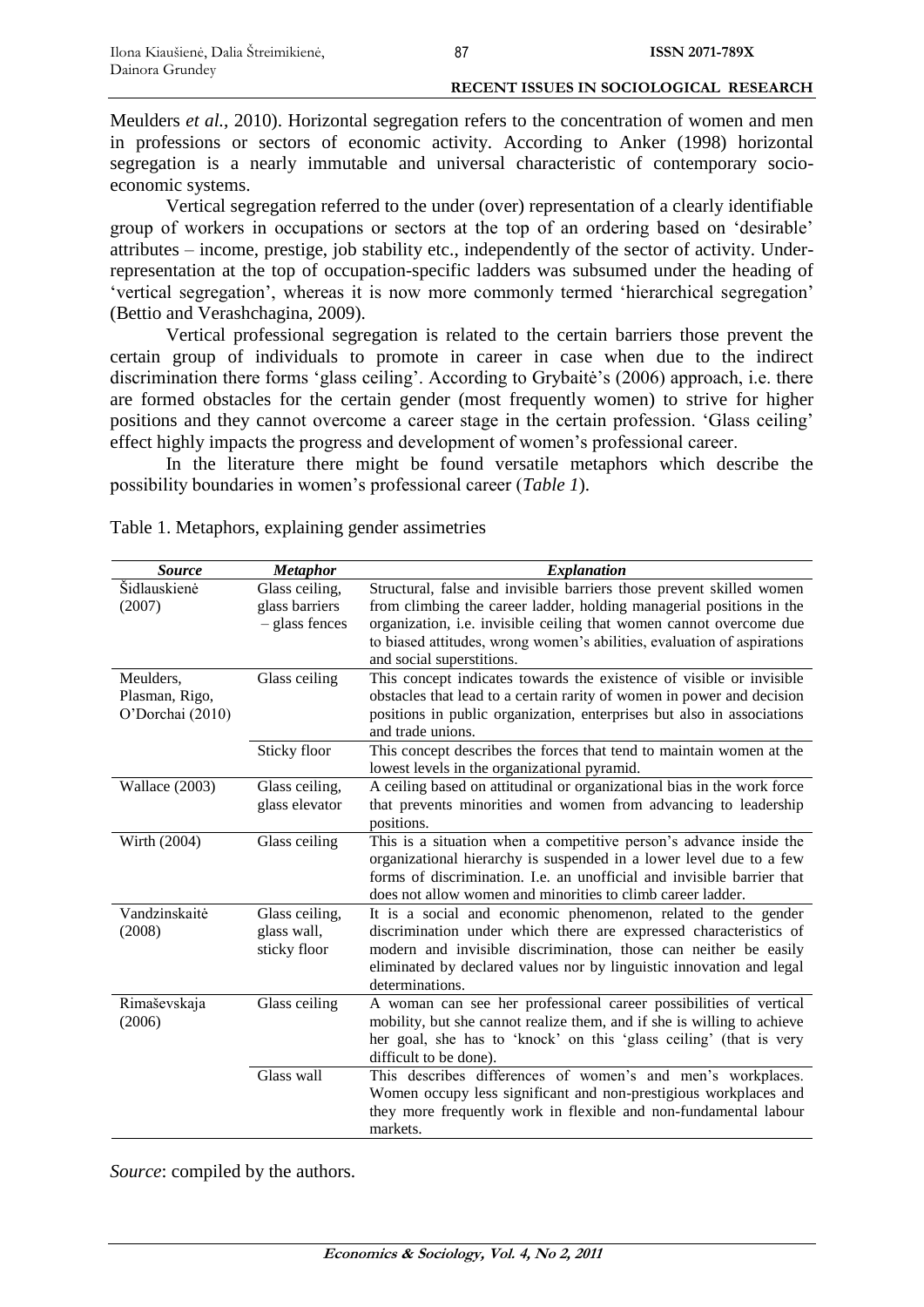Summarizing the metaphors enumerated in *Table 1*, it can be stated that the essential characteristic is related to the fact that all enlisted formulations reflect gender inequality and mean artificial barriers for a woman seeking for a professional career – subjective prejudice and different obstacles. Following this it can be considered that women and men possess different accessibility to economic resources and different employment and self-realization possibilities.

The stability' of woman's social status iniquity necessarily fosters addressing to the culture as one of the most significant reasons, restricting the entrenching of woman's and men's equality in the society even at the beginning of the  $21<sup>st</sup>$  century. Culture is perceived as spiritual and material values, customs and traditions those usually reflect in social praxis of humanitarian social discourse. Culture might be perceived as a symbolic structure, and it consists of meanings those a human being applies during communication with other people  $(Zvinklien\`{e}, 2009)$ .

Čiburienė and Guščinskienė (2007) state that culture unites characteristically mastered norms, beliefs and values, developed in every country. Hofstede (1991) defined culture as programming of collective mind that distinguishes one group members from another. Collective programming of mind is described as a process that starts from the family, its attitudes, education, etc. Cultural fundament consists of values those describe what people are striving for and what they consider as being probable. According to Mockaitis and Šalčiuvienė (2003), culture is a whole of unnatural, but obtained values that is general for a group of people and impacts the lifestyle and behaviour of the following group and under which one group differs from others.

Regional, ethnic, and religious cultures account for differences within countries. Regional, ethnic, and religious cultures can be described in the same terms as national cultures. Gender differences are not usually described in terms of cultures. If we recognize that within each society there is a men's culture which differs from a women's culture, this helps to explain why it is so difficult to change traditional gender roles (Hofstede, 1991).

Consequently it can be stated that social gender roles reflect social expectations: how women and men have to behave and think, what employment division has to be among genders considering social, economic and cultural traditions. The acknowledgement and takeover of social gender differences and peculiarities form stereotypes in the society. Entrenched stereotypes of woman's role in the employment field, independently on the woman's qualification and readiness for labour market often determine a poorer women's condition in labour market. Negative stereotypes – naming a woman as a 'weaker' gender prevent from a successful women's professional performance – induce a phenomenon of 'glass ceiling' and entrench a lower woman's social status.

# **2. Gender Employment Gap: Situational Analysis in EU-27**

Under traditionally developing employment relationship, formed gender stereotypes are one of the obstacles that are overcome in a most difficult way for the ensuring of gender equality in the employment field. One of fundamental strategic aims in order to achieve welfare, competitiveness and growth of knowledge economics is the employment increase of all social groups in the European Union. The European Commission highlights that the application of equal conditions for men and women is an economic necessity, thus, 'the strengthening of women's role in labor market is one of the basic EU aims – economic growth and gender equality – presumptions of implementation' (Gečienė, 2008).

However, employment differs in versatile labour market segments. The data of Eurostat (2010) prove that in the year 2006 the highest women's employment was in Denmark and it totalled to 73.4%, and in the same year the lowest employment level was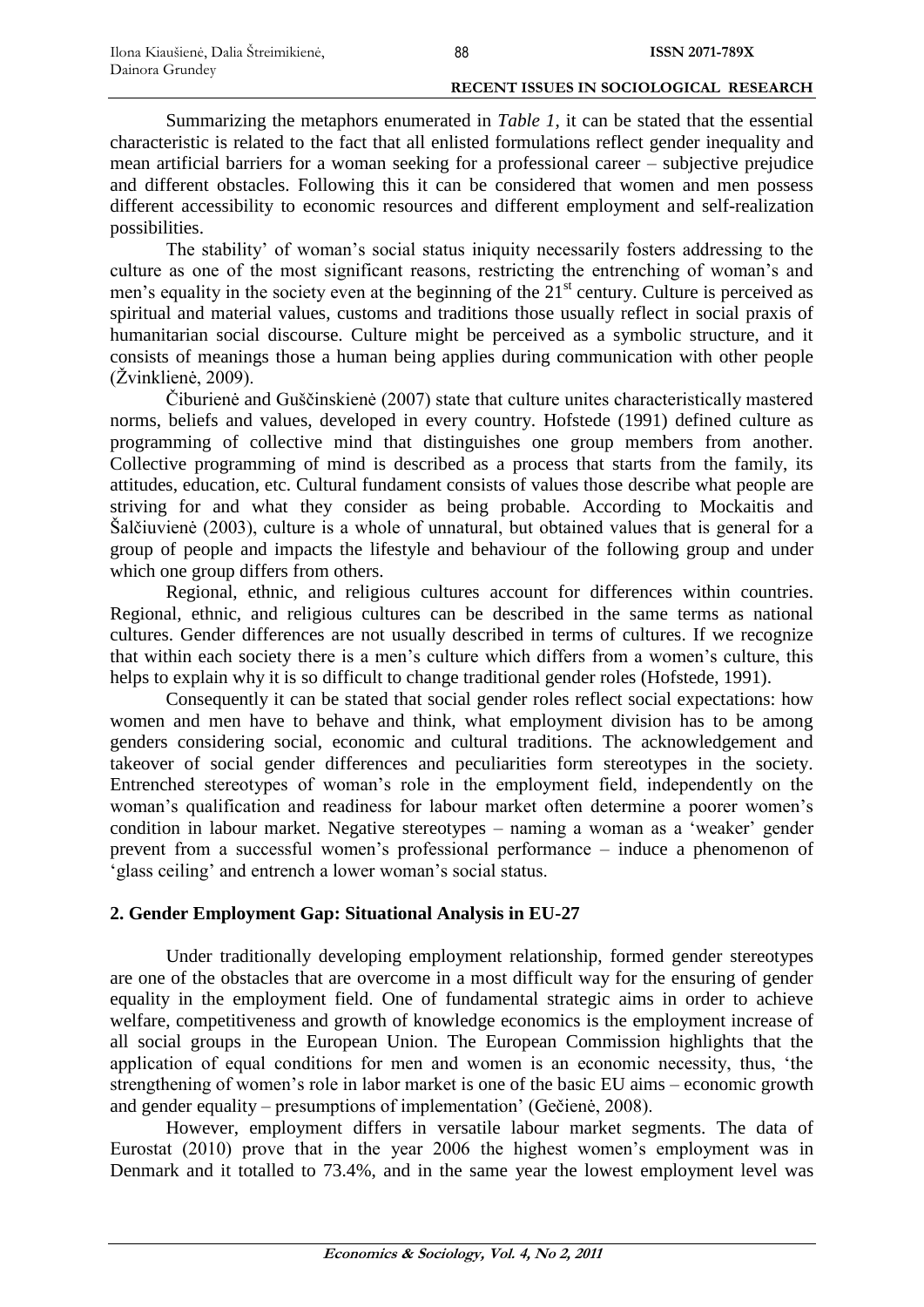recorded in Malta – in the year 2006, women's employment level was lower by 38.5% than in Denmark and by 22.3% lower than average of the EU. During the years 2007–2010, situation did not change, and Denmark remained a country with the highest women's employment level (although in 2010 in comparison with 2008, women's employment level decreased by 3.1%), and Malta – a country where the women's employment level is the lowest (although in 2010 in comparison with 2008, women's employment level increased by 1.9%).

The women's employment level changed unequally in different countries and years. For example, in the year 2009, the highest women's employment was registered in Denmark (75.7%), Netherlands (71.5%), Sweden (70.2%) and Finland (67.9%). Meanwhile there was recorded the lowest women's employment in Malta (37.7%), Italy (46.4%), Greece (48.9%) and Hungary (49.9%). Despite employment changes, the women's employment level remained relatively low, and in all EU countries-members (apart from Lithuania, 2009) it was lower than men's employment level (*Figure 1*).



Figure 1. Gender employment gap, 2007 and 2009 *Source*: created by the authors, based on EUROSTAT (2010), Population and social conditions, Labor market.

As it can be seen from the data provided in *Figure 1*, the gender gap almost in all EU countries lowered slightly (of them mostly in Ireland (from 16.8% in 2007 to 8.9% in 2009), in Spain (accordingly from 21.5% to 13.8%). Gender gap increased slightly in Poland (0.3%) and Bulgaria (0.2%). Examining the 2007 situation, three country groups can be detected: differences between the feminine and masculine employment rates appear to be lowest (less than 10% difference) in the Scandinavian and Baltic countries, Bulgaria and France, and highest (over 20%) in the Mediterranean Member States Greece, Spain, Italy and especially Malta. The remaining countries show differences between 10% and 20%, Malta stands out with the highest gender gap (37.2%), as it has by far the lowest feminine employment rate (36.9% in 2007, compared to an average 58.3% of the EU-27 level) (Ramb, 2008). In 2009, the men's employment rate in all EU members was higher than women's apart from Lithuania, where women's employment was by 1.2% higher than men's; and in Latvia, where men's and women's employment rates were almost equal. In 2009, except for these EU members, the least employment gap between men and women was recorded in Estonia (1.1%) and Finland  $(1.6\%)$ , meanwhile in Malta  $(33.8\%)$ , Greece  $(24.6\%)$  and Italy  $(22.2\%)$  there was recorded the highest employment gap between men and women.

Analysing differences of women's and men's status in the labour market, it is necessary to pay attention to the fact that for the labour market there is characteristic division into 'feminine' and 'masculine' work. The gender stereotypes secure the belief continuation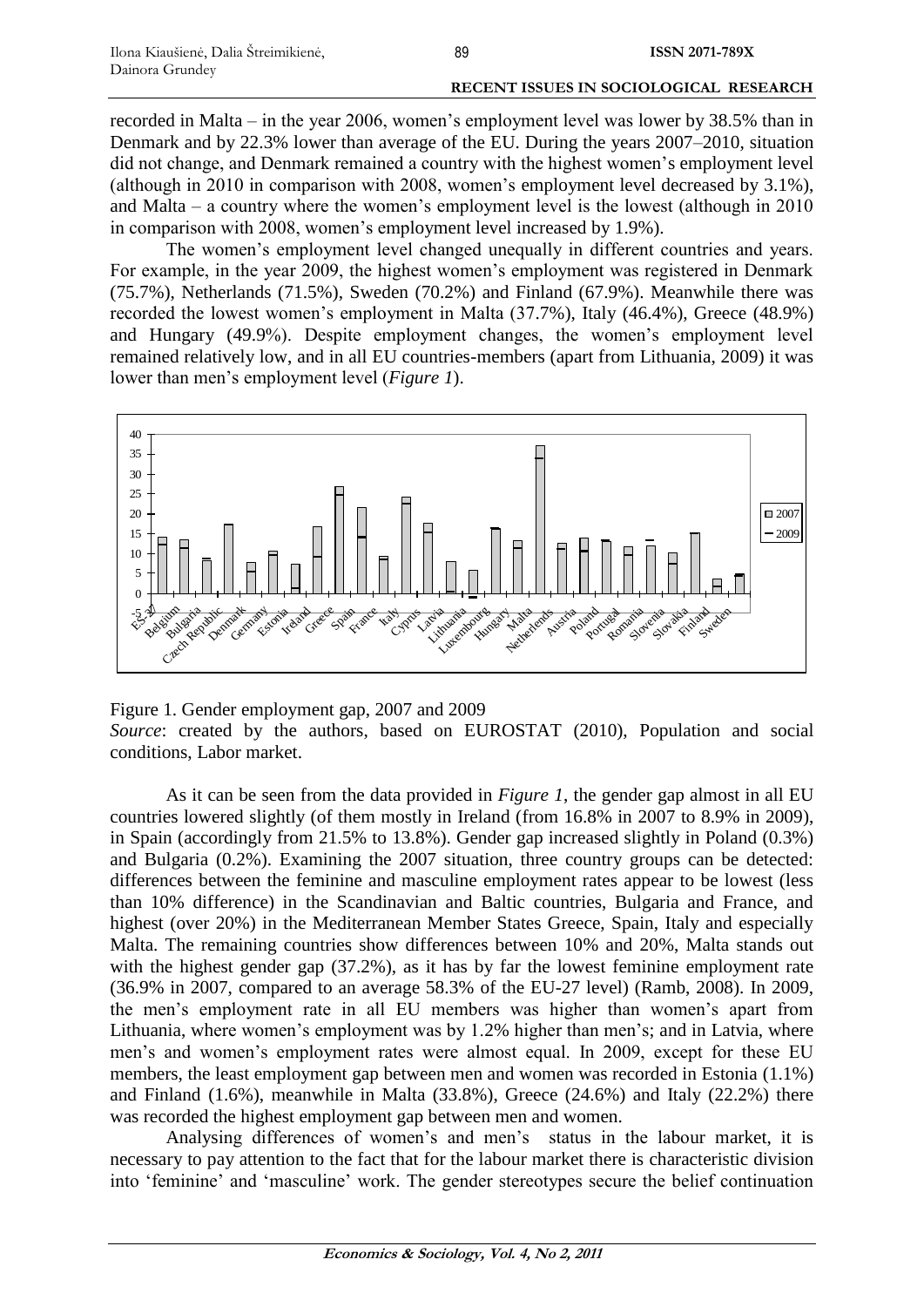concerning the certain gender role and foster the professional separation of genders as well as professional segregation. It was determined that stereotypical evaluation of masculinity and femininity impacts gender segregation in different professions (Urbonienė, 2009).

According Daukantienė (2006), women are predominant in the fields of *service and social service* in Lithuania (*education, health service*, etc); meanwhile men are predominant in *construction, transport and some other industrial fields*. According to the data of the Lithuanian Department of Statistics (Statistics Lithuania) under the Government of the Republic of Lithuania, in 2009, the main men's economic activity field remained constructional sector where men made 87.5% of all employees, transport and security activity – 73.2%, activities of electricity, gas, steam supply and air conditioning – 70.3% of employees. The main women's economic activity field remained human health care and social work, in the year 2009, women made 87% of employees, then the accommodation and catering service activities  $-84\%$ , and education  $-80.9\%$  of employees (Lithuanian Statistic Annual, 2010).

The analysis of the situation in other EU countries reveals that in 2007, the highest professional segregation was in Estonia (32.2%), Slovakia (30.3%), Latvia (30.2%), Finland (29.5%) and Bulgaria (29.4%), and in the same year the least professional segregation was in Greece (22.4%), Romania (23.2%), Malta (23.6%), Italy (23.6%) and the Netherlands (25%), and the employment gap between the countries those have the highest and lowest segregation 9.8% (*Table 2*).

From *Table 2* data, it can be seen that in 2007 the highest segregation in economic sectors was in the Baltic States (Estonia –  $26.1\%$ , Latvia –  $23.5\%$ , Lithuania –  $23.4\%$ ) and Ireland (23.3%) and Slovakia (23.2%). There was a bit better situation Malta (14.9%), Greece (15.9%), Romania (16.1%), Slovenia (17.2%) and Italy (17.8%). In the year 2009, after the worsening of the situation in labour market, the segregation increased in many EU countries. In 2009 comparing with 2007, the professional segregation increased in Slovenia by 4.1%. Increase in Italy, Portugal, Poland, Sweden and Cyprus was not so significant. In 2009 (compared to 2007), the professional segregation in Italy increased by 0.8%, in Portugal – 0.6%, Poland – 0.4%, Sweden and Cyprus – 0.1%. The situation did not change in Bulgaria and Lithuania; and in the rest countries professional segregation decreased (the highest decrease in Slovakia  $(-4.3\%)$ , Luxembourg and the Czech Republic  $(-3.5\%)$ . In 2009 (compared to 2007), it is not very complicated to notice that analysing the segregation in economic sectors, it increased almost in all EU countries apart from Luxembourg (decreased 2.5%), Ireland (1.2%), Estonia and Lithuania (it decreased in both countries equally  $-0.7\%$ ), Cyprus (0.4%) and Spain (0.1%).

|                | Gender segregation in 2007 |             | Gender segregation in 2009 |                     |
|----------------|----------------------------|-------------|----------------------------|---------------------|
| $EU-27$        | by occupations             | by economic | by occupations             | by economic         |
|                |                            | sectors     |                            | sectors             |
| Belgium        | 25.7                       | 18.6        | 25.5                       | 19.61               |
| Bulgaria       | 29.4                       | 20.8        | 29.4                       | $21.6$ <sup>↑</sup> |
| Czech Republic | 28.5                       | 19.7        | 25.0                       | 20.7                |
| Denmark        | 25.7                       | 18.9        | 25.5                       | 19.71               |
| Germany        | 26.5                       | 18.4        | 26.2                       | 19.51               |
| Estonia        | 32.2                       | 26.1        | 31.8                       | 25.4                |
| Ireland        | 27.9                       | 23.3        | 27.0                       | 22.1                |
| Greece         | 22.4                       | 15.9        | 22.0                       | 16.01               |
| Spain          | 27.4                       | 20.7        | 26.1                       | 20.6                |

Table 2. Gender segregation by occupations and by economic sectors in the EU Member States, 2007 and 2009

90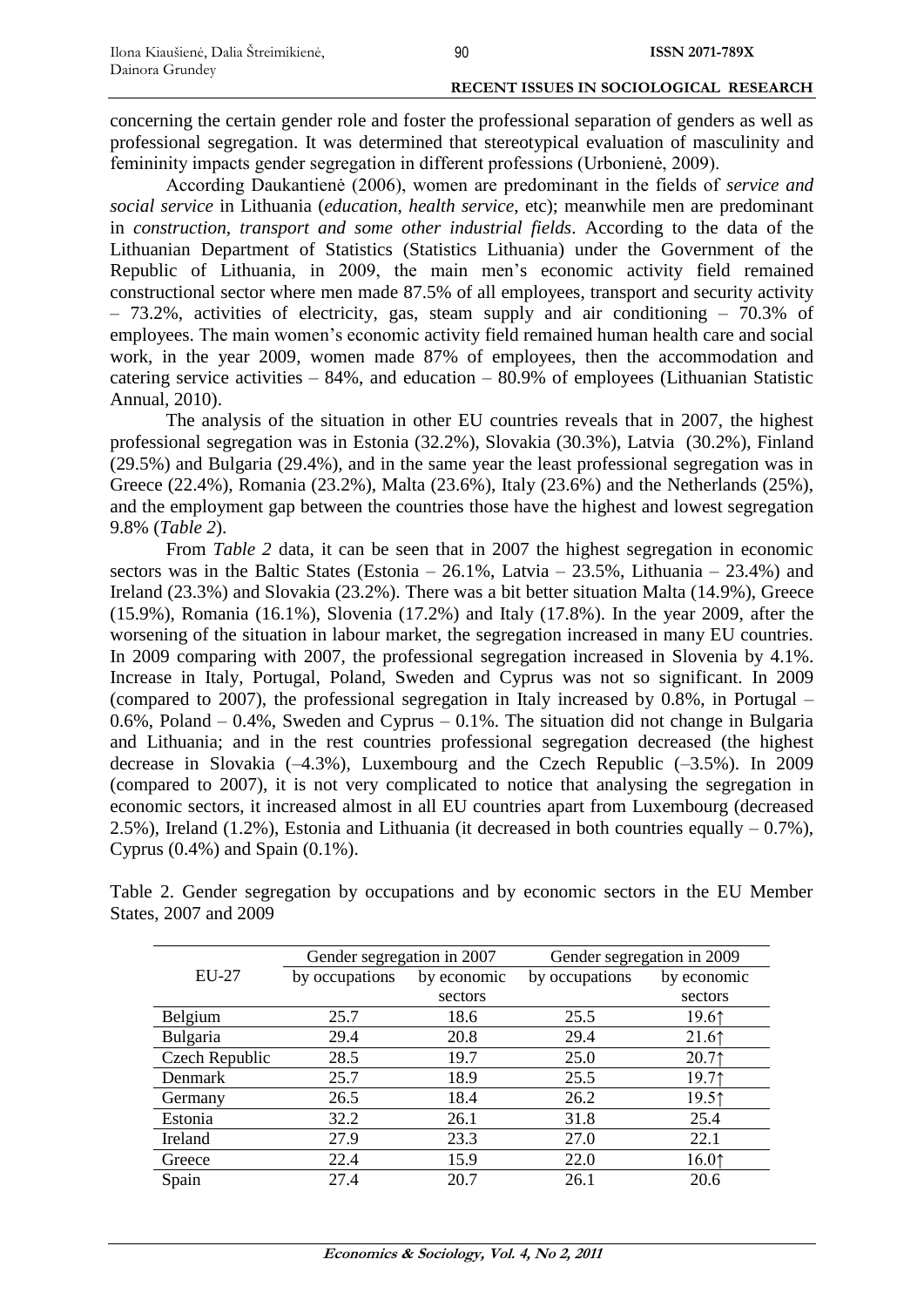| France      | 26.7 | 18.3 | 26.0     | 19.01    |
|-------------|------|------|----------|----------|
| Italy       | 23.6 | 17.8 | 24.41    | 19.61    |
| Cyprus      | 28.9 | 20.1 | 29.01    | 19.7     |
| Latvia      | 30.2 | 23.5 | 28.5     | 23.61    |
| Lithuania   | 29.2 | 23.4 | 29.2     | 22.7     |
| Luxembourg  | 27.2 | 19.0 | 23.7     | 16.5     |
| Hungary     | 28.8 | 20.1 | 28.4     | 20.81    |
| Malta       | 23.6 | 14.9 | 23.4     | 16.41    |
| Netherlands | 25.0 | 17.9 | 24.9     | 18.71    |
| Austria     | 26.2 | 18.3 | 26.1     | 19.51    |
| Poland      | 25.8 | 19.2 | $26.2$ 1 | $20.6$ ↑ |
| Portugal    | 26.5 | 20.6 | $27.1$ 1 | 21.6     |
| Romania     | 23.2 | 16.1 | 23.0     | $17.3$ 1 |
| Slovenia    | 26.3 | 17.2 | 30.41    | 18.51    |
| Slovakia    | 30.3 | 23.2 | 26.0     | 24.6     |
| Finland     | 29.5 | 22.9 | 29.3     | 24.1     |
| Sweden      | 26.9 | 21.3 | 27.01    | 21.91    |
| United      | 25.3 | 18.6 | 24.7     | 19.51    |
| Kingdom     |      |      |          |          |

*Source*: created by the authors. based on European Commission (2009b), Report on equality between women and men – 2009; European Commission (2011), Report on Progress on Equality between Women and Men in 2010.

Hence, although women's employment increased, difference among genders remains evident: in 2009 women's employment level was by 12.9% lower than men's. Women and men involve different professional groups and even in the same activity groups women and men are spread unequally. Stereotypes are often reasons related to 'masculine' and 'feminine' roles in the society. As a result social and economic women's status is lower due to the fact that according to Kanopienė (2005). 'There are collected the most significant material and managerial tools those are in men's disposition and those entrench men's instrumental role (striving for the target and win)' (Kanopienė, 2005).

# **3. Impact of Cultural Factors on Gender Equality in the Labour Market**

According to Urbonienė (2009), in many societies both masculine and feminine categories are associated with the certain dichotomic characteristics, which form expectations for men and women's reciprocal communication and particular behaviour. Masculinity is historically associated not only with rationalism and physical power, but also with critical thinking, self-confidence; and men are usually likely to dominate be more persistent, energetic and active. Femininity concept embodies peculiarities opposite for masculinity, i.e. nursing tendency, dependence on others, cooperation, precaution; such characteristics as obedience. Weakness, emotionality are attributed to women (Blau *et al.*, 2010; Urbonienė, 2009; Šimanskienė, 2006).

Cultural dimensions excluded by Hofstede enable the description and comparison of separate cultures: Power Distance (PDI), Individualism/Collectivism (IDV), Masculinity/Femininity (MAS), and Uncertainty Avoidance (UAI). Power distance reflects the degree to which a culture believes how institutional and organizational power should be distributed (equally or unequally) and how the decision of the power holders should be viewed (challenged or accepted). Cultures with a high power distance tend to be more collectivistic whereas cultures with low power distance are normally more individualistic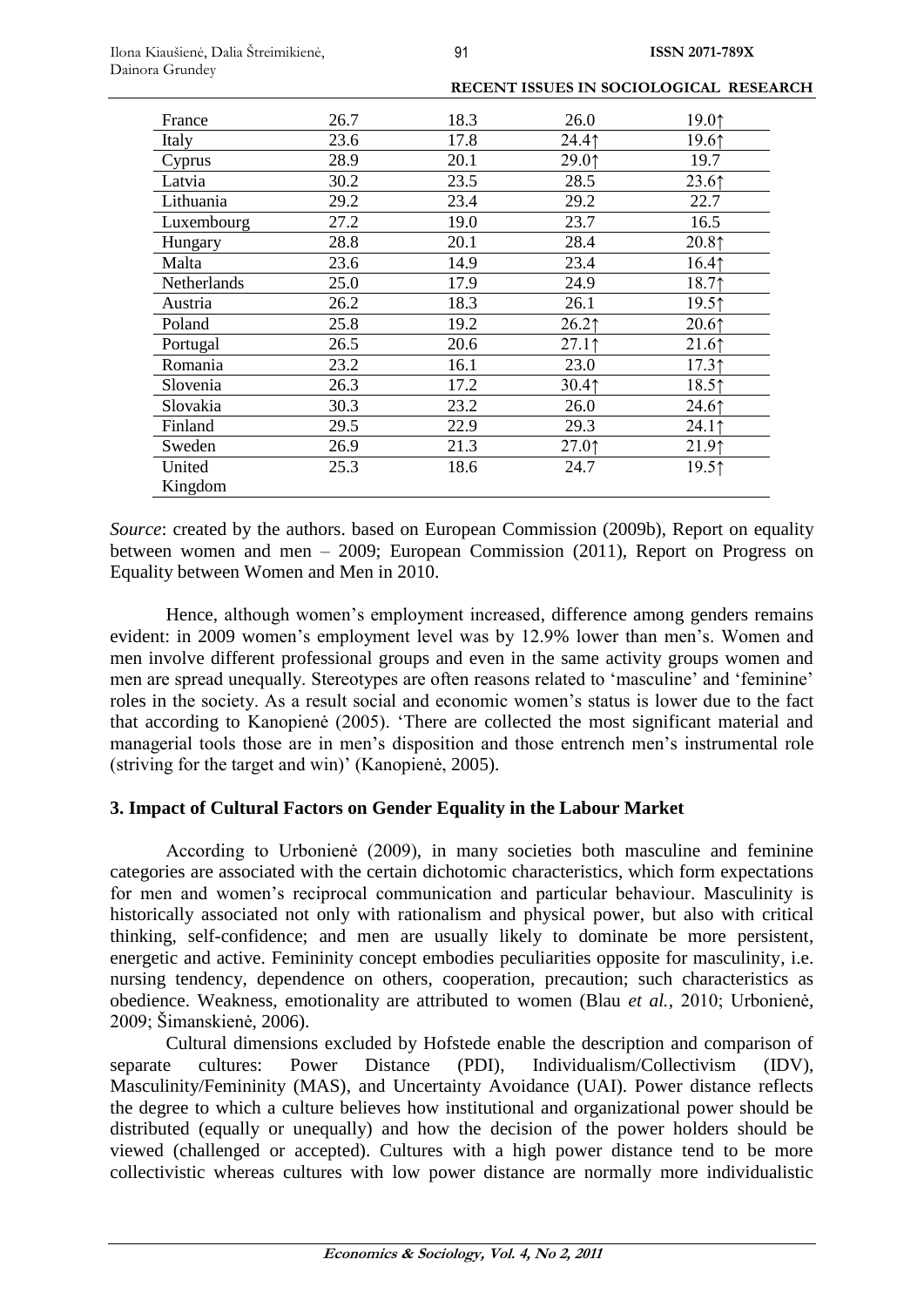(Baltrimienė, 2005). According to Hofstede (2009), masculinity versus its opposite femininity refers to the distribution of roles between the genders which is another fundamental issue for any society to which a range of solutions are found. Uncertainty Avoidance Index deals with a society's tolerance for uncertainty and ambiguity; it ultimately refers to man's search for Truth. It indicates to what extent a culture programs its members to feel either uncomfortable or comfortable in unstructured situations. In *Table 3*, cultural indexes of the EU countries are delivered.

As it can be seen in *Table 3*, the greatest position of authority (power) is in Slovakia (104). In the following country there are predominant high differences of wages and statuses, thus gender inequality is expected. The least meaning is in the state of Austria (11) where there is predominant less hierarchy, lower wage differences and great attention is paid to the entrenchment of equality. Individualism is very predominant in the United Kingdom, the Netherlands and Hungary.

|                       | Power       | Individualism/ | Masculinity/ | Uncertainty |
|-----------------------|-------------|----------------|--------------|-------------|
|                       | Distance    | Collectivism   | Femininity   | Avoidance   |
|                       | Index (PDI) | (IDV)          | (MAS)        | (UAI)       |
| Belgium               | 65          | 75             | 54           | 94          |
| Bulgaria              | 70          | 30             | 40           | 85          |
| Czech Republic        | 57          | 58             | 57           | 74          |
| Denmark               | 18          | 74             | 16           | 23          |
| Germany               | 35          | 67             | 66           | 65          |
| Estonia               | 40          | 60             | 30           | 60          |
| Ireland               | 28          | 70             | 68           | 35          |
| Greece                | 60          | 35             | 57           | 112         |
| Spain                 | 57          | 51             | 86           | 42          |
| France                | 68          | 71             | 43           | 86          |
| Italy                 | 50          | 76             | 70           | 75          |
| Latvia                | 44          | 70             | 9            | 63          |
| Lithuania             | 45          | 50             | 65           | 67          |
| Luxembourg            | 40          | 60             | 50           | 70          |
| Hungary               | 46          | 80             | 88           | 82          |
| Malta                 | 56          | 59             | 47           | 96          |
| Netherlands           | 38          | 80             | 14           | 53          |
| Austria               | 11          | 55             | 79           | 70          |
| Poland                | 68          | 60             | 64           | 93          |
| Portugal              | 63          | 27             | 31           | 104         |
| Romania               | 90          | 30             | 42           | 90          |
| Slovakia              | 104         | 52             | 110          | 51          |
| Finland               | 33          | 63             | 26           | 59          |
| Sweden                | 31          | 71             | 5            | 29          |
| <b>United Kingdom</b> | 35          | 89             | 66           | 35          |

Table 3. Cultural Indicators of Selected Countries

*Source*: compiled by the authors, based on Hofstede (2009) Cultural Dimensions.

Lithuania's ranking on the Individualism is about average for this dimension (rank 28/70, IDV score 50). PDI score in Lithuania is 45. According to Baltrimienė, there is hierarchy in the work in the society. Similar to many other countries, feminization of certain branches of economy is observed in Lithuania as well. However, horizontal and vertical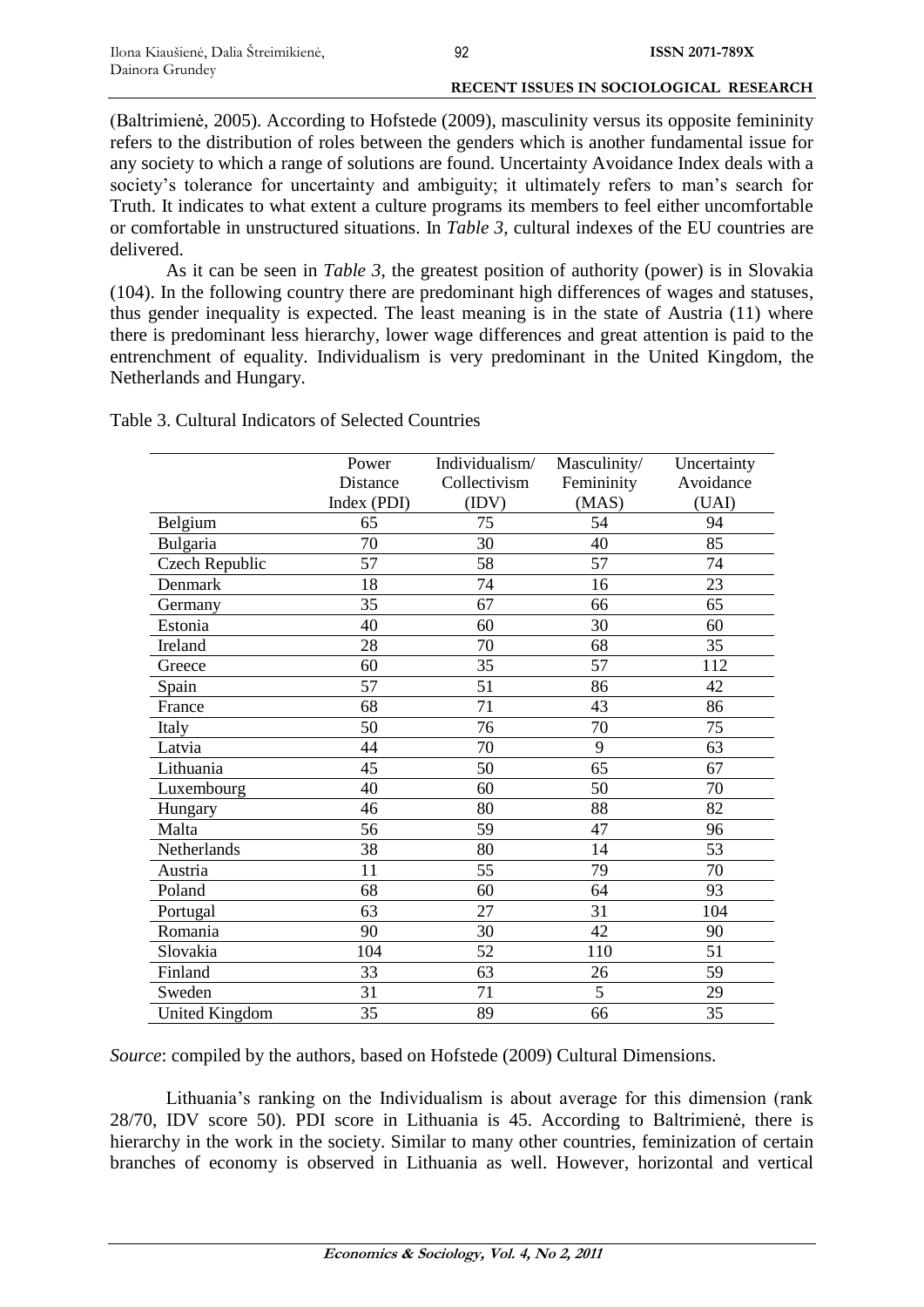gender segregation remains unchanged. Women are more employed in non-productive sphere of economy and less in industries.

According to the data in *Table 3*, it is not very complicated to notice that masculine values are mostly predominant in Slovakia, where MAS index is higher than 100. In a Scandinavian country such as Sweden (MAS index is 5). Here masculine values are predominantly of very low domination, i.e. Sweden has achieved a lot in the field of gender equality. In Lithuania, traditional masculine norms predominate, e.g., the ability to foresee own family's situation. Lithuanian position concerning predominance of masculine dimension is quite high (MAS index is 65). Evaluating the index of uncertainty avoidance, Greece and Portugal characterise most as their UAI indexes are very high (accordingly 112 and 104). According to Baltrimienė (2005), high uncertainty avoidance means these cultures have low tolerance for ambiguity and a culture with less uncertainty avoidance believe in accepting and encouraging dissenting views among cultural members and in taking risks and trying new things.

Consequently, summarizing it can be stated that in the countries which usually are described as hierarchical and less economically developed, the number of women with obtained higher education is not high and gender stereotypes are more entrenched. In the countries where there are predominant gender equality tendencies, differences between masculine and feminine characteristics are expressed much poorer. The executer correlative analysis proves that. During the statistic dependence research of gender equality index on the masculine one there was noticed average intensity connection (*Figure 2*).



Figure 2. Correlation between GGI and MAS index *Source*: authors' calculations.

According to the data delivered in *Figure 2*, there can be drawn a conclusion that there exists average negative connection between GGI and MAS index (correlation coefficient  $r =$ -0.4854). The determination coefficient ( $r^2$  = 0.2356) indicates that 23.56% of achievements in the field of gender equality can be interpreted under low domination of masculine values. A little bit stronger correlation is expressed between GGI and PDV index (*Figure 3*).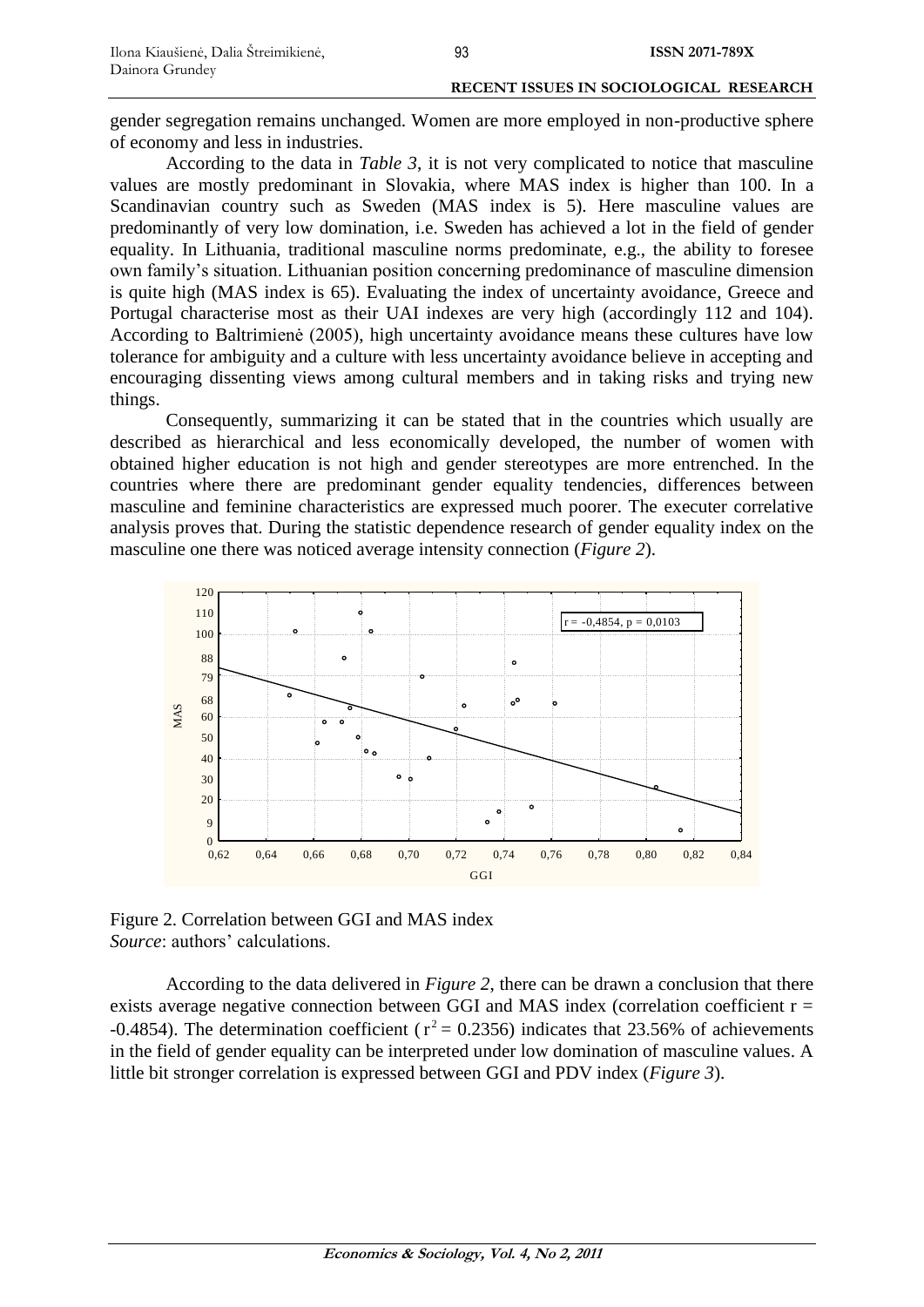

Figure 3. Correlation between GGI and PDV index *Source*: authors' calculations.

According to data in *Figure 3,* there can be drawn a conclusion that there exists an average negative connection between GGI and PDV index (correlation coefficient  $r =$ -0.5644) – in predominance of less hierarchy there might be expected greater attention to women's and men's problems in both labour market and other living fields. Determination coefficient ( $r^2$  =0.3186) indicates that 31.86% of achievements in the gender equality field might be interpreted under less hierarchy.

The strongest reverse connection is indicated between GGI and UAI (*Figure 4*).



Figure 4. Correlation between GGI and UAI index *Source*: authors' calculations.

As it can be seen in *Figure 4*, the estimated correlation coefficient r is -0.7046 and 49.65% of achievement in the gender equality field can be interpreted under humans' abilities not to avoid responsibility and willing to accept changes. Thus, UAI is one of the most impacting indexes of gender equality.

By summarising, it can be stated that an individual obtains from his/her national culture plenty of attitudes those impact all individual's activity fields. In the countries where people value freedom, leisure and challenges, there are high indexes of individualism and in the countries where there is high index of masculinity, there are predominant such values as

94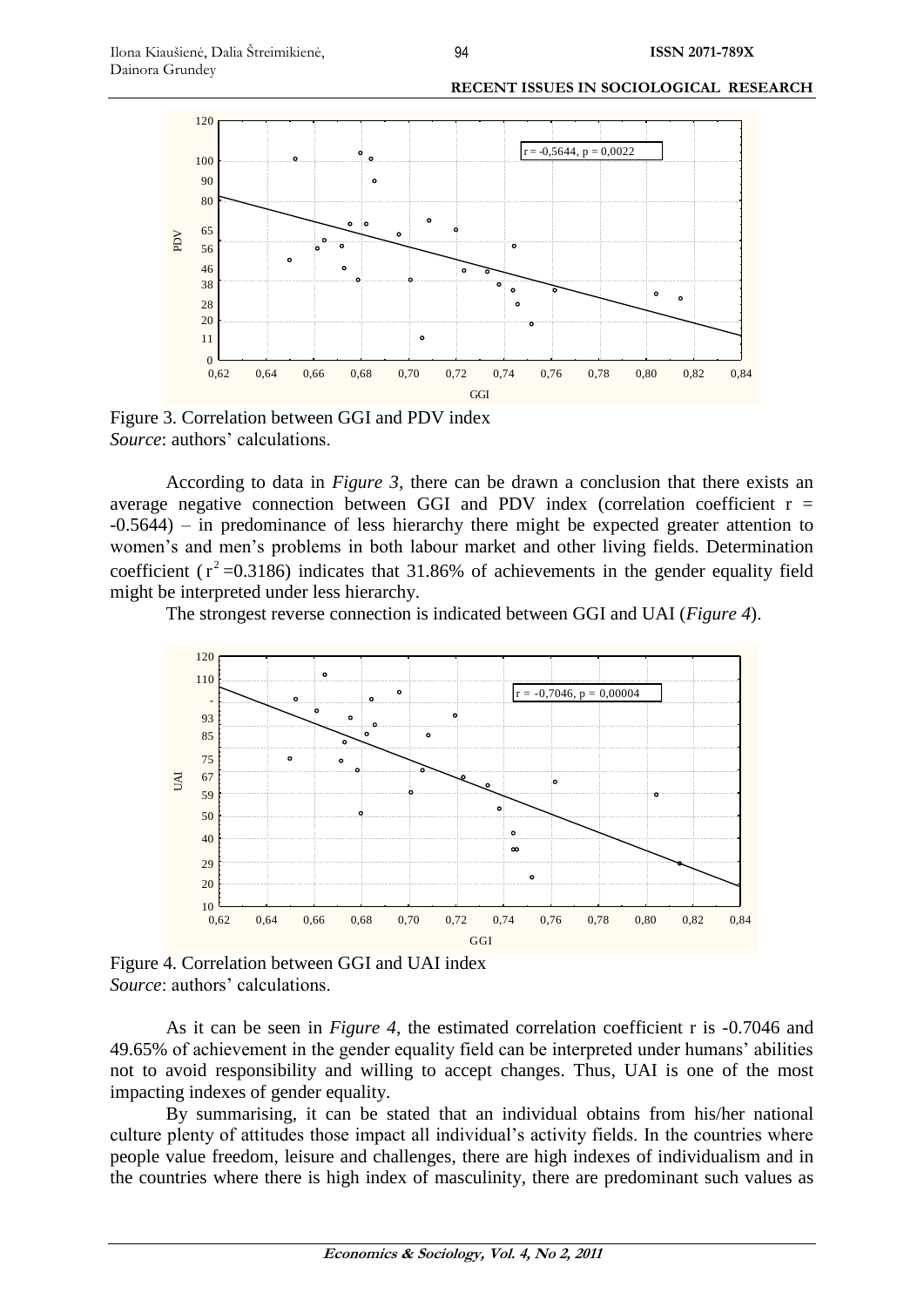material success and acknowledgement. The countries, where there are predominant high differences of wages and status, value the aspect of inequality and they distinguish for a high index of authority (power). A high index of uncertainty and uncertainty avoidance is existent in countries as people are likely to avoid responsibility and as a result they accept changes with difficulties. They try to avoid everything that they do not know and they prefer the planned situations, creation of rules, procedure and standards those aid at understanding of the unknown world and overcoming of the uncertainty. Nevertheless, it is necessary to indicate that although stereotypes are very entrenched and long-term; however, they change in the society. Their change and elimination is always related to the change of collective beliefs that is an outcome of collective actions, conditioning qualitative changes of the entire social life.

### **Conclusions**

Gender stereotypes are cultural and social attitudes towards what is traditionally considered 'masculine' or 'feminine' roles and functions. Persisting gender stereotypes may influence women's and men's choices of studies and jobs and may lead to a gendersegregated labour market.

When employment relationships develop traditionally, the formed stereotypes are one of the most difficultly overcome obstacles in order to secure gender equality in the field of employment. Although women's employment increased, the difference between genders remains evident: in 2009, women's employment level was by 12.9% lower than men's. As a result social and economic women's status is still lower.

Gender stereotypes secure the belief continuation of the certain gender role and foster professional gender separation and professional segregation. The analysis of statistic data reveals that women and men are spread in different professional groups and even women and men in the same professional groups are spread unequally.

Attitudes impact all individual's activity fields those he/she obtains from his/her national culture; and culture might be one of the reasons restricting entrenchment of woman's and man's equality in the society. The countries in those there is very low predominance of masculine values. have achieved quite a lot in the field of gender equality and the performed correlative analysis revealed that one of the most influencing cultural factors on the gender equality is UAI as 50% of achievements in the field of gender equality can be interpreted under humans' abilities not to avoid responsibility and willing to accept changes.

# **References**

- Anker, R. (1998), *Gender and jobs: sex segregation of occupations in the world*, Geneva: International Labour Office.
- Baltrimienė, Renata (2005), *Cultural Dimensions of Lithuania and its Relative Position in the Context with other European Countries* [interactive]. Available at: [<http://vingus.com/course%20work%20data%20files/Spring%2009/Communications/h](http://vingus.com/course%20work%20data%20files/Spring%2009/Communications/hofstede.lithu.pdf) [ofstede.lithu.pdf>](http://vingus.com/course%20work%20data%20files/Spring%2009/Communications/hofstede.lithu.pdf).
- Blau, Francine D., Ferber, Marianne A., Winkler, Anne E. (2010), *The Economics of Women, Men and Work*, Sixth Edition. Pearson Education.
- Brannon, L. (2000), *Gender Stereotypes: Masculinity and Femininity* [interactive]. Available at:

[<http://www.ablongman.com/partners\\_in\\_psych/PDFs/Brannon/Brannon\\_ch07.pdf>.](http://www.ablongman.com/partners_in_psych/PDFs/Brannon/Brannon_ch07.pdf%3e)

Bettio, Francesca, Verashchagina, Alina (2009), *Gender segregation in the labour market: root causes. implications and policy responses in the EU*. European Commission's Expert Group on Gender and Employment (EGGE) [interactive]. Luxembourg: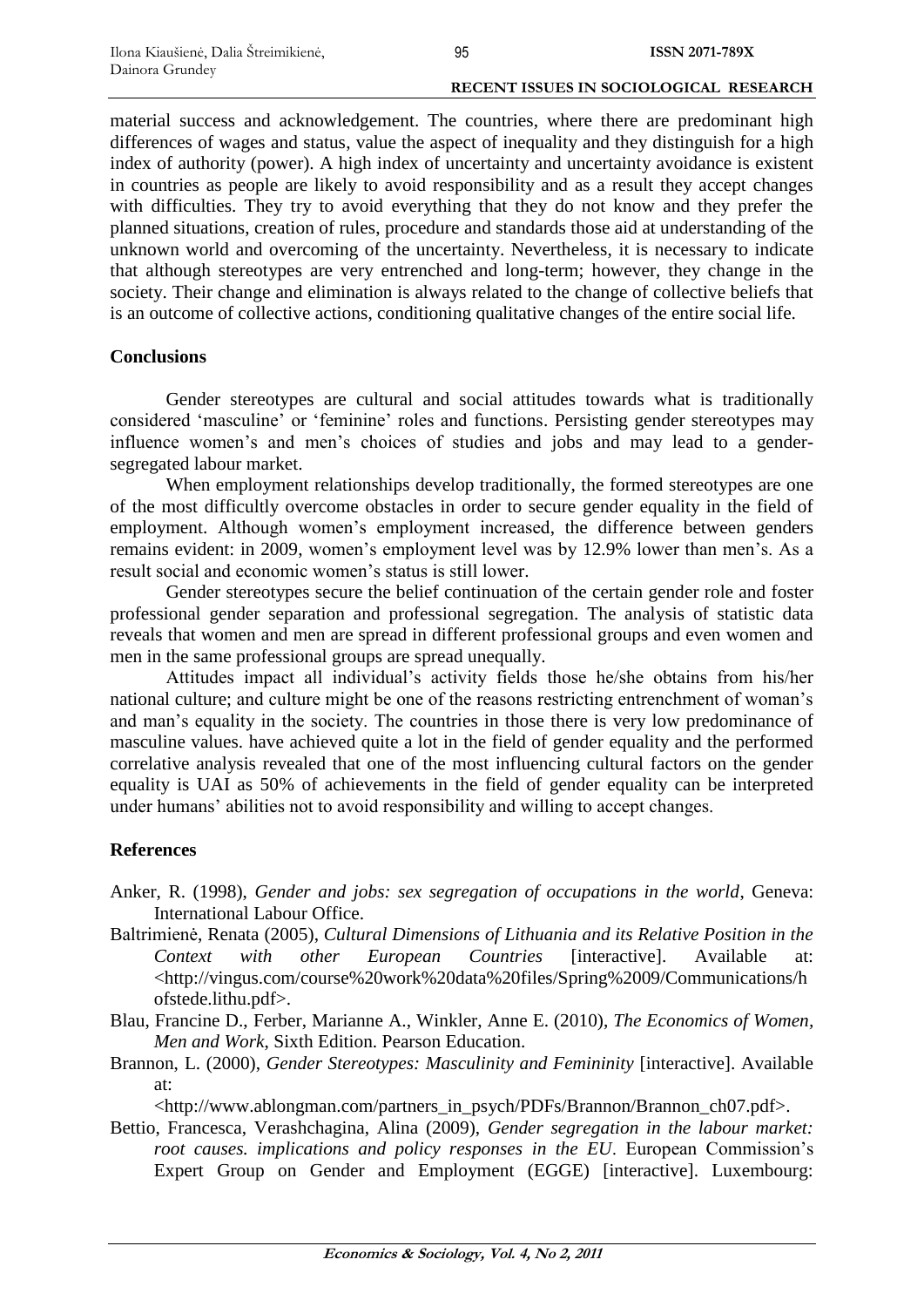Publications Office of the European Union. 111 p. Available at: [<http://ec.europa.eu/social/>](http://ec.europa.eu/social/).

- Čiburienė, Jadvyga, Guščinskienė, Jūratė (2007), Kultūrinės vertybės ir žinių visuomenės vystymasis Lietuvoje, *Organizacijų vadyba: sisteminiai tyrimai*, Kaunas: Vytauto Didžiojo universitetas, Nr. 43, pp.  $43 - 56$ .
- Daukantienė, Neringa (2006), Darbo rinkos pokyčiai Lietuvoje: moterų ir vyrų padėties aspektai, *Filosofija. Sociologija*, Lietuvos mokslų akademija, Nr. 4, pp. 46 – 54.
- European Commission (2009), *Report on equality between women and men – 2009* [interactive]. Luxembourg: Office for Official Publications of the European Communities, 40 p. Available at: [<http://epp.eurostat.ec.europa.eu/>](http://epp.eurostat.ec.europa.eu/).
- European Commission (2011), *Report on Progress on Equality between Women and Men in 2010* [interactive]. Luxembourg: Publications Office of the European Union, 61 p. Available at: [<http://epp.eurostat.ec.europa.eu/>](http://epp.eurostat.ec.europa.eu/).
- Eurostat (2010), *Statistics. Population and social conditions. Labour market* [interactive]. Available at: [<http://epp.eurostat.ec.europa.eu/>](http://epp.eurostat.ec.europa.eu/).
- Gečienė, Ingrida (2008), *Lyčių vaidmenų stereotipai užimtumo srityje*, Vilnius: Vilniaus universiteto Lyčių studijų centras, 39 p.
- Grybaitė, Virginija (2006), Lyčių lygybė darbo rinkoje: moterų ir vyrų darbo užmokesčio skirtumai, *Verslas: teorija ir praktika*, VII t. Nr. 3, pp. 168 – 173.
- Guščinskienė, Jūratė, Čiburienė, Jadvyga (2009), Lietuvos moterų verslumo galimybių kaita integracijos į Europos Sąjungą sąlygomis, *Ekonomika ir vadyba*, Kaunas: Technologija, Nr. 14, pp. 772 – 779.
- Hofstede, Geert (1991), *Cultures And Organization: Software of the Mind*, Maidenhead, UK: McGraw – Hill, 279 p.
- Hofstede, Geert (2009), *Cultural Dimensions*. Itim International [interactive]. Available at: [<http://www.geert-hofstede.com/geert\\_hofstede\\_resources.shtml>](http://www.geert-hofstede.com/geert_hofstede_resources.shtml).
- Jankauskaitė, Margarita (1999), *Moteriškumo erdvės dimensijos*. Moterys: tapatumo paieškos. Lietuvos filosofijos ir sociologijos institutas, pp. 9–23.
- Jankauskaitė, Margarita, Mackevičiūtė, Indrė (2005), *Lyčių dialogui atvira bendruomenė*. Kodėl reikia ir kaip galima siekti lyčių lygybės? Vilnius: Lygių galimybių plėtros centras, 59 p.
- Kanopienė, Vida (2005), Moterų užimtumas Lietuvoje: ES kontekstas, *Socialinis darbas*, Nr. 4(2), pp. 5-11.
- Melnikienė, Rasa. Tradicinis visuomenės požiūris į moters vaidmenį šeimoje socialinė atskirtis, *Tiltai*. Klaipėda, Nr.2 (31), pp. 65 – 72.
- Meulders, Daniele, Plasman, Robert, Rigo, Audrey, O'Dorchai (2010), *Horizontal and vertical segregation*. Topic Report. Meta-analysis of gender and science research [interactive]. Universite Libre de Bruxelles (ULB), 153 p. Available at: [<http://www.genderandscience.org/doc/TR1\\_Segregation.pdf>](http://www.genderandscience.org/doc/TR1_Segregation.pdf).
- Mockaitis, Audra I., Šalčiuvienė, Laura (2003), Kultūros poveikio poreikių hierarchijai tyrimas trijose Baltijos regiono šalyse. *Ekonomika*. Vilnius: Vilniaus universitetas, Nr. 64, pp. 1–16.
- Ramb, Fred (2008), Employment gender gap in the EU is narrowing [interactive]. *Statistics in focus*. Available at: [<http://ec.europa.eu/eurostat/>](http://ec.europa.eu/eurostat/).
- Rimaševskaja, Natalija (2006), *Lyčių lygybės stereotipai ir socialinių santykių logika*. [interactive]. Available at: <http://www.lgsei.lt/index.php?id=99>.
- Reingardienė, Jolanta (2004), Moterų karjeros ir šeimos dilemos, *Sociologija. Mintis ir veiksmas*, Nr.1, pp. 59–72.
- Statistikos departamentas prie Lietuvos Respublikos Vyriausybės (2010), *Lietuvos statistikos metraštis* [interactive]. Vilnius, 723 p. Available at: [<http://www.](http://www/)stat.gov.lt>.